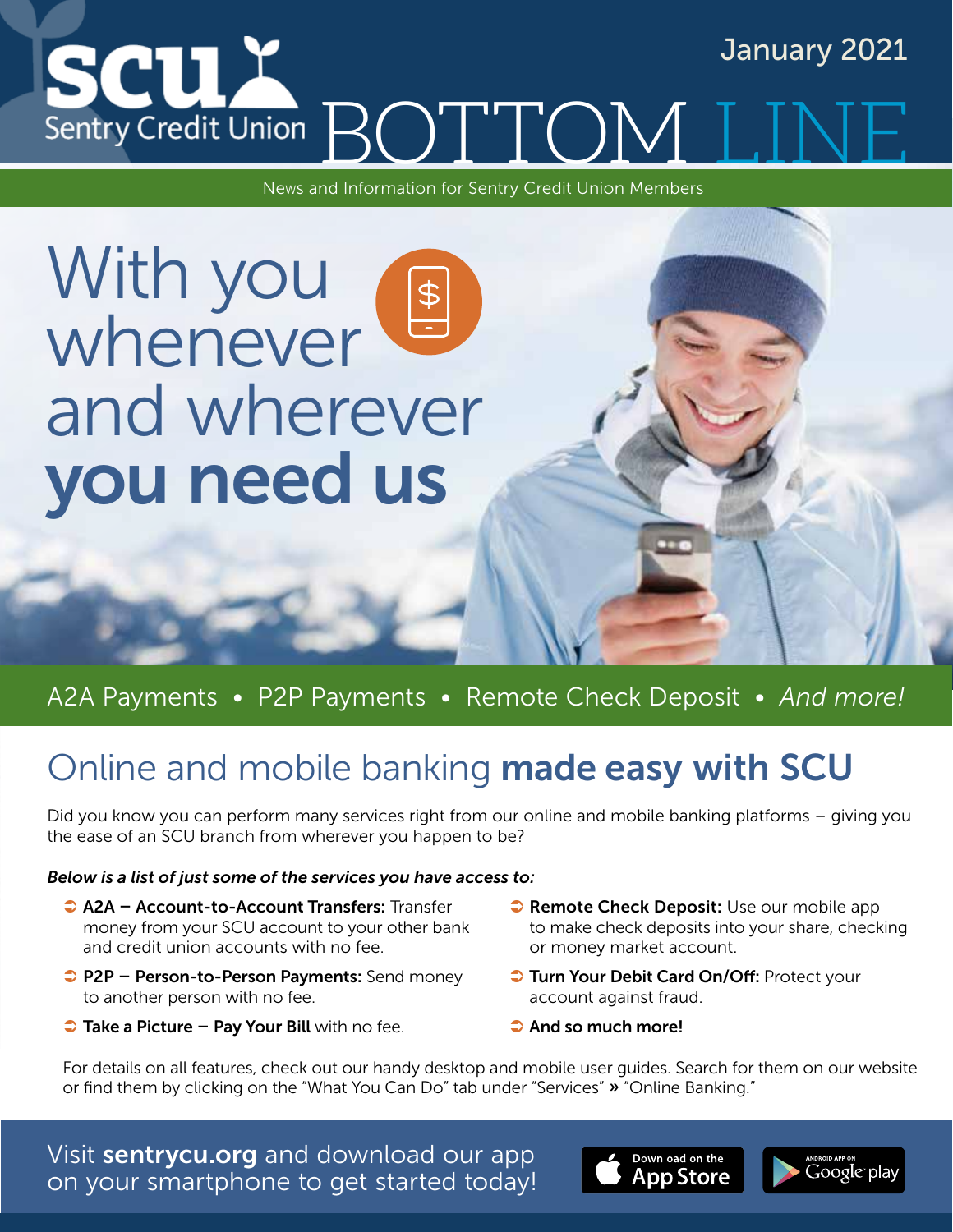## Home Equity Line of<br>Credit at Home<br>Equity<br>Credit at 3.25% APR\* APR\*

The Prime Rate is the Index used by many lenders, including SCU, to set Home Equity Loan rates. Effective as of January 1, 2021, all new and existing Home Equity Line of Credit Loan Accounts at Sentry Credit Union will be at 3.25% APR.\* (The rate on the Home Equity Line of Credit Account at SCU is set at the Prime Rate + 0.00% and can change on January 1 and July 1.)



\*APR = Annual Percentage Rate.

# INDEXED (VARIABLE) LOAN RATE CHANGES

Effective January 1, 2021

### Loan Type: Share Secured Loans Variable Rate APR:\* 2.00%

Index for Variable Rate Share Secured Loans: The \*Annual Percentage Rate (APR) for new and existing balances is the 13-week average of the 13-Week T-Bill (Index), rounded to the next higher 0.25%, plus a margin of 1.75%. We will use the most recent Index value available to us as of each calendar quarter prior to any Annual Percentage Rate adjustment. The Index for the period ending December 2020 was 0.25%. The APR will change quarterly on the first day of January, April, July and October to reflect any change in the Index. The APR will never be greater than 18.00% or the maximum rate allowed by law, whichever is less. Any increase in the APR will result in more payments of the same amount until what you owe has been repaid. Refer to Loanliner for complete details. Example: \$3,000 at 2.00% variable rate = 36 monthly payments of \$85.93.

# 2020 Annual Meeting Highlights

On Wednesday, November 18, 2020, Sentry Credit Union (SCU) held its 85th Annual Membership Meeting. This meeting was the first-ever virtual membership meeting in our long history.

At the meeting, highlights of the 2019 financial results for SCU reflected solid asset growth, profitability and an increase in net worth (reserves). One significant event from 2019 was the \$500,000 bonus dividend paid to members at the end of that November. A video of SCU members talking about the bonus dividend was premiered at the meeting. To see the video, go to the Sentry Credit Union YouTube site or google Sentry CU Bonus Dividend.

The Board and the management team of the credit union thanked members for their patience during this unusual and challenging year. While the office has operated on an appointment-only basis since March 2020, members' needs and service requests are being met. A membership survey was conducted in October 2020 that reflected high member satisfaction with the credit union.

During the meeting, the members voted to re-elect Lindsay Bernhagen, James Nickerson and Harry Rice to the SCU Board for three-year terms.

# The 2021 Board Members include:

James Nickerson **Chair** 

Bruce Georgenson Vice Chair

Mike Bilbrey Treasurer

Harry Rice **Secretary** 

Jack Edgerton Emeritus Director Lindsay Bernhagen Brian Cychosz

Dennis Gruetzmacher

Sue Kedrowski

Andrew Kruit

Andrew Schultz Associate Board Member

> To see this SCU Bonus Dividend video, search for "Sentry Credit Union" on YouTube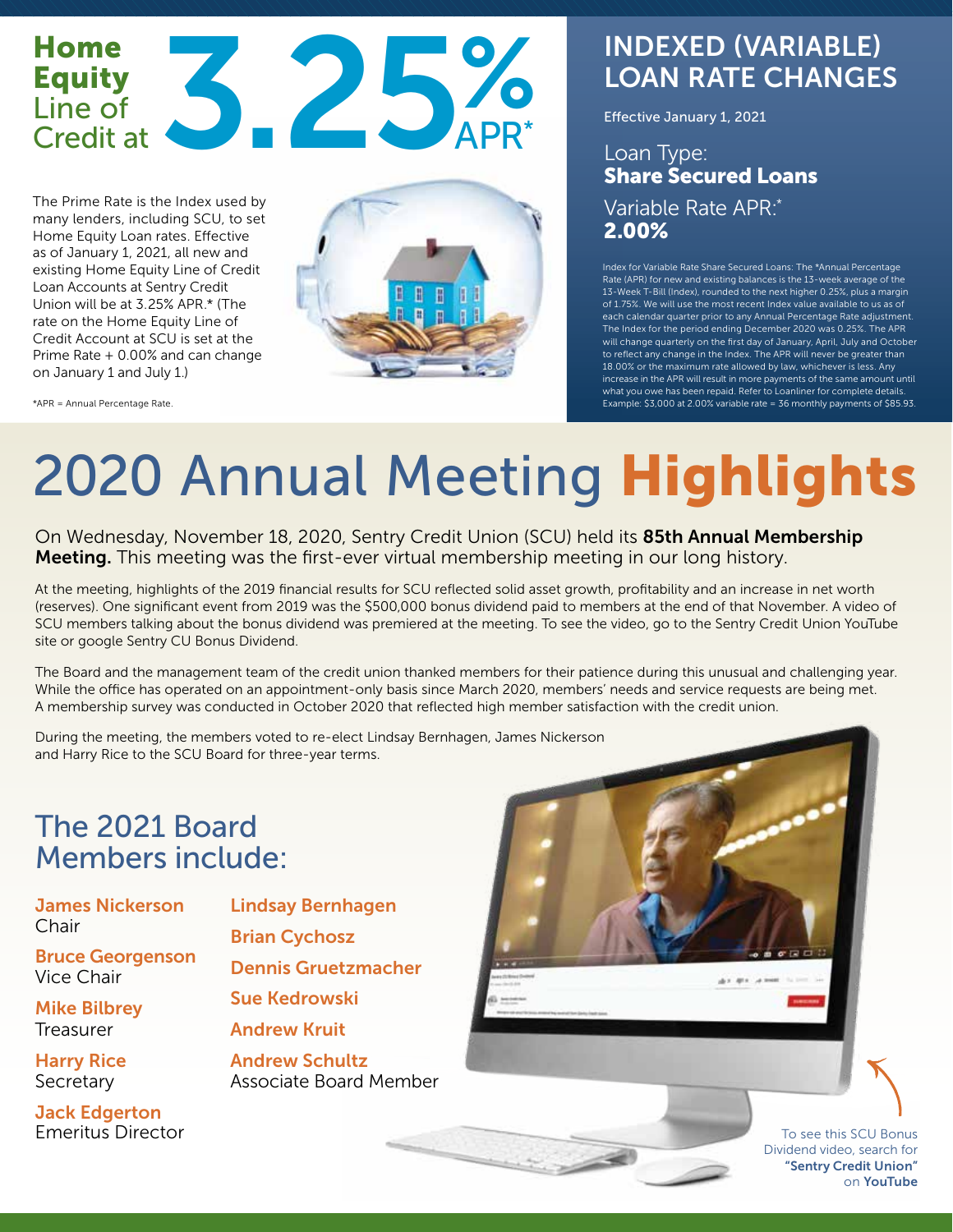# Great, Low Auto Loan Rates!

## Convenient Repayment with Payroll Deduction or Auto Pay

| Model Year <sup>1</sup> | Fixed Rate APR <sup>2</sup> with<br><b>PRD/Auto Pay</b> | Fixed Rate APR <sup>2</sup> | <b>Repayment Terms</b>                                                                                                     |
|-------------------------|---------------------------------------------------------|-----------------------------|----------------------------------------------------------------------------------------------------------------------------|
| 2022, 2021, 2020        | 2.24%                                                   | 2.74%                       | Up to 36 Months                                                                                                            |
| 2022, 2021, 2020        | 2.74%                                                   | 3.24%                       | From 37 to 60 Months                                                                                                       |
| 2022, 2021, 2020        | 3.24%                                                   | 3.74%                       | From 61 to 72 Months                                                                                                       |
| 2019, 2018, 2017        | 3.24%                                                   | 3.74%                       | Up to 60 Months                                                                                                            |
| 2016 and Older          | 3.74%                                                   | 4.24%                       | \$10,001 or More,<br>up to 60 Months;<br>\$4,001 to \$10,000,<br>up to 48 Months;<br>Less than \$4,001,<br>up to 36 Months |

1 Rates and terms available for both new and used: Autos, Trucks, Vans, Motorcycles, Motor Homes, Boats (including motor/trailer), 5th Wheels, Travel Trailers, Campers.

2APR = Annual Percentage Rate. The 0.50% reduction is for loans with repayment set up on payroll deduction or automatic transfer from an SCU savings or checking account. Rates and terms in effect January 1, 2021, for purchase money, refinancing, or to use the equity in your existing vehicle(s) for prudent purposes. The amount financed for all model years will be the lower of purchase price or Kelley Blue Book® (or appraised) value of the vehicle.

Financing for Snowmobiles, Jet Skis®, ATVs, Scooters, Mopeds: New models only, 5.75% APR, terms to 36 months – 5.25% APR if repayment is set up on payroll deduction or automatic transfer from an SCU savings or checking account.

### 84-Month New Auto\* Financing

2.74% APR with PRD/Auto Pay or 3.24% APR

\$20,000 at 2.74% APR for 84 Months = \$261.95 \$20,000 at 3.24% APR for 84 Months = \$266.46

\* New, Untitled 2022, 2021, 2020 Models. Purchase Money Only.



| Payment Examples for Rates/Terms Listed Above |       |                        |                 |                                   |
|-----------------------------------------------|-------|------------------------|-----------------|-----------------------------------|
| Amount Financed                               | APR   | <b>Repayment Terms</b> | Monthly Payment | Monthly Payment<br>With 0.50% Off |
| \$20,000                                      | 3.74% | 72 Months              | \$310.57        | \$306.05                          |
| \$15,000                                      | 3.24% | 60 Months              | \$271.15        | \$267.82                          |
| \$15,000                                      | 3.24% | 48 Months              | \$333.62        | \$330.31                          |
| \$15,000                                      | 4.24% | 48 Months              | \$340.32        | \$336.96                          |
| \$10,000                                      | 4.24% | 42 Months              | \$256.63        | \$254.40                          |
| \$5,000                                       | 4.24% | 36 Months              | \$148.16        | \$147.05                          |
| \$2,500                                       | 4.24% | 24 Months              | \$108.84        | \$108.28                          |

# Reminder: Call Ahead for Appointments

For the continued protection of our members, staff and community, our lobby remains open by appointment only.

Many of our services can be done using online banking and our mobile app, but if you need in-person assistance, please call us at 715-346-6534 to schedule an appointment.



#### Before arriving to your appointment, please observe the following guidelines:



- $\bullet$  Self-assess your health before visiting.
- $\supset$  If you have virus symptoms, please do not come in.
- $\supset$  A face mask is required at all times inside Sentry buildings, including Sentry Credit Union and surrounding areas.

Please visit **sentrycu.org** for up-to-date information on the status of our branches.